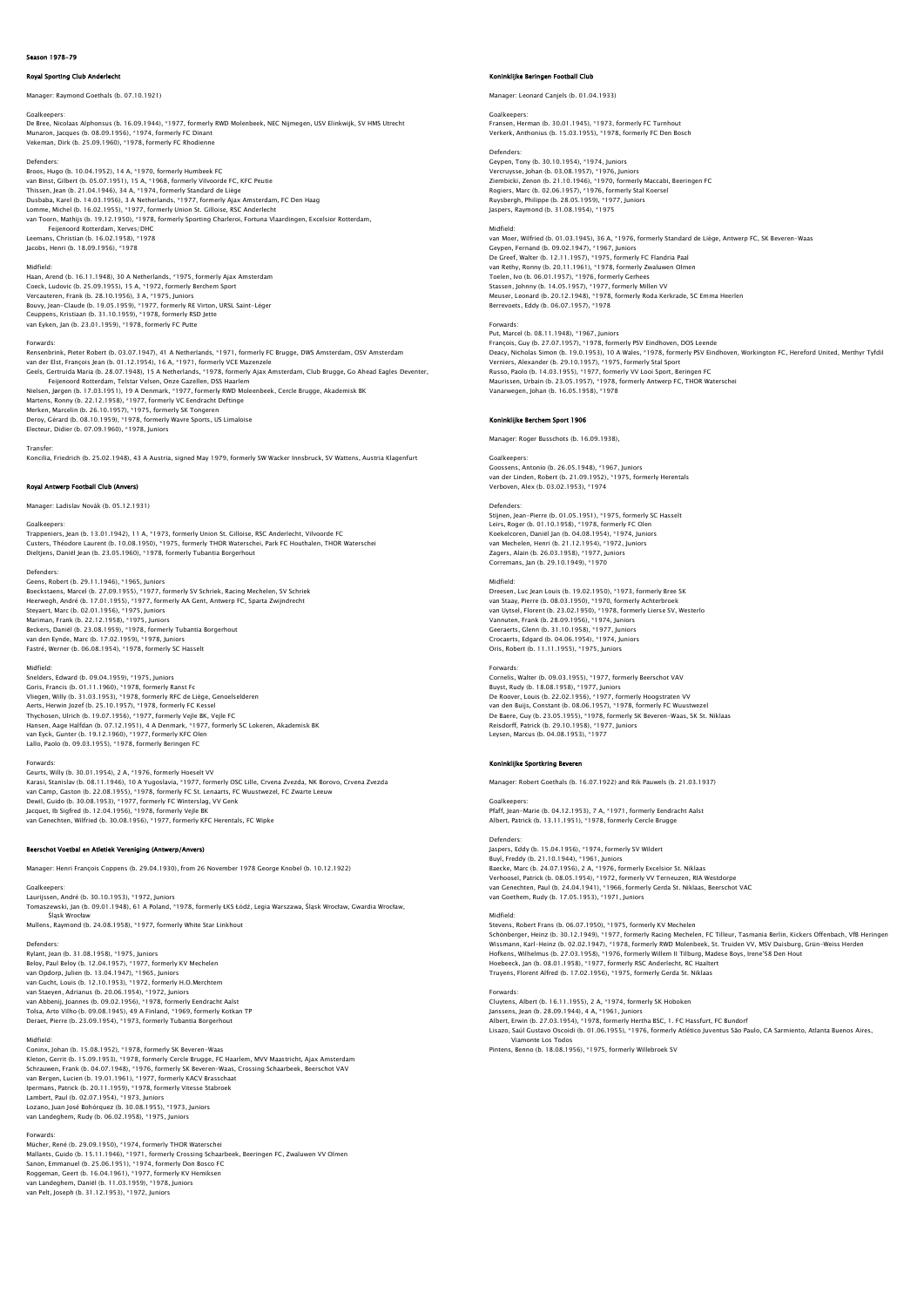# Club Brugge Koninklijke Voetbal Vereniging (Bruges)

Manager: Ernst Franz Happel (b. 29.11.1925), from 26 November 1978 András Béres (b. 20.07.1924), from 27 May 1979 Mathieu Marcel Bollen (b. 31.12.1928)

Goalkeepers: Jensen, Birger (b. 01.03.1951), 14 A Denmark, \*1974, formerly BK 1903 København Barth, Leendert (b. 11.01.1952), \*1976, formerly Union St. Gilloise, RSC Anderlecht, Fortuna Vlaardingen<br>Gogne, Henri (b. 21.02.1958), \*1977, formerly SV Loppem<br>Rommelaere, Patrick (b. 05.10.1959), \*1978, formerly VK Torho

### Defenders:

Volders, Jozef (b. 30.12.1949), 1 A, \*1974, formerly RSC Anderlecht, Taxandria Kwaadmechelen Bastijns, Alfons (b. 28.01.1947), 3 A, \*1967, formerly Racing-White, FC Meer<br>Meeuws, Walter (b. 11.07.1951), 7 A, \*1978, formerly Beerschot VAV, Racing Mechelen, VC Gierle<br>Krieger, Eduard (b. 16.12.1946), 25 A Austria, \*19

### Midfield:

Cools, Julien (b. 13.02.1947), 19 A, \*1973, formerly Beringen FC, SK Branddonk Retie Courant, Paul (b. 10.11.1949), 5 A, \*1976, formerly RFC de Liège, Racing Tienen Kü, Lajos (b. 05.07.1950), 5 A Hungary, \*1977, formerly Vasas SC, Ferencváros, Videoton FC<br>Vandereycken, René (b. 22.07.1953), 7 A, \*1974, formerly Sporting Hasselt, Spalbeek Sport<br>De Cubber, Daniël (b. 19.04.1954), \*1975,

Forwards:<br>Verheecke, Bernard (b. 13.01.1957), \*1976, formerly Cercle Brugge<br>Ceulemans, Jan (b. 28.02.1957), 3 A, \*1978, formerly Lierse SV<br>Lambert, Raoul (b. 22.10.1944), 33 A, \*1962, Juniors<br>Sørensen, Jan (b. 14.05.1955), Martens, Eduard (b. 08.10.1957), \*1978, formerly Hoeselt VV, SK Tongeren, Herenelderen

Transfers:<br>Kü, Lajos, left September 1978, transferred to Edmonton Drillers<br>Krieger, Eduard, left December 1978, on Ioan to VV VenIo<br>Houtman, Peter (b. 04.06.1957), signed February 1979, formerly Feyenoord Rotterdam, FC Gr

### Royal Sporting Club Charleroi

Manager: Felix Week (b. 06.01.1929), from 26 November 1978 Jean Piccinin

Goalkeeper Sumera, André (b. 16.10.1950), \*1967, Juniors Delespinette, Michel (b. 27.03.1958), \*1975, Juniors Mathy, Daniël (b. 09.03.1947), \*1972, formerly Standard de Liège

## Defenders:

van Welle, Jacques (b. 10.09.1947), \*1976, formerly Olympique Montignies–sur-Sambre, Union St. Gilloise, RSC Anderlecht<br>Vanlessen, Erik (b. 24.07.1948), \*1977, formerly SC Lokeren, FC Winterslag<br>Vermeir, Theo (b. 22.06.195 Waselle, André (b. 30.06.1957), \*1977, formerly Mettet, Wallonia Namur<br>Cloquet, Jean-Jacques (b. 31.07.1960), \*1977, Juniors<br>Berwaer, Claude (b. 04.05.1955), \*1973, Juniors<br>Royet, Hervé (20.10.1955), \*1973, Juniors

### Midfield:

Schena, Cosimo (b. 04.06.1956), \*1973, Juniors Cordiez, Hubert (b. 05.12.1954), 1 A, \*1978, formerly RWD Molenbeek, RAA Louviéroise, Hautrage Dekker, Christoffel (b. 06.12.1945), 1 A Netherlands, \*1977, formerly MVV Maastricht, FC Amsterdam, DWS Amsterdam, NEC Nijmegen, AZ'67 Alkmaar, FC Zaanstreek van Nerum, François (b. 22.07.1955), \*1977, formerly HO Merchtem Bardaux, Philippe (b. 30.10.1958), \*1977, Juniors Esgain, Michel (b. 05.03.1955), \*1976 Iezzi, Antonio (b. 29.08.1955), \*1976 Forwards:

Braun, Nicolas Jean-Paul (b. 26.10.1950), 36 A Luxemburg, \*1978, formerly FC Metz, FC Schalke 04, Union Luxemburg Jacobs, Charles (b. 21.07.1948), \*1972, formerly RAA Louviéroise, OC Charleroi<br>Gebauer, Reinhard (b.24.08.1951), \*1974, formerly AS Eupen, 1. FC Köln, SV Roleber, Bonner SC<br>Czerniatynski, Alexandre (b. 28.07.1960), \*1977, Migeot, Philippe (b. 27.01.1960), \*1978, Juniors Molina, Eugenio Díaz (b. 22.01.1955), \*1975

# iklijke Voetbalclub Kortrijk (Courtrai)

Manager: Georges Heylens (b. 08.08.1941), from 10 December 1978 Marijan Brnčić (b. 23.07.1940)

Goalkeepers: Horvat, Franjo (b. 08.09.1946), \*1975, formerly NK Zagreb, NK Trešnjevka Legge, Alain (b. 04.03.1958), \*1977, Juniors

Defenders:<br>Vergote, Ghislain (b. 23.09.1951), \*1975, formerly KV Mechelen, Menen<br>De Weerdt, Lodewijk (b. 18.01.1948), \*1975, formerly KV Mechelen<br>Devolder, Johan (b. 02.04.1959), \*1977, Juniors Bourgeois, Lucien (b. 06.11.1957), \*1975, Juniors Soete, André (b. 01.01.1947), \*1972

Midfield: Timmerman, Michel (b. 06.05.1946), \*1970, formerly Stade Kortrijk, St. Eloois Sport Pomini, Francis (b. 19.01.1953), \*1977, formerly Standard de Liège, Union Namur, AS Eupen<br>Braem, Boudewijn (b. 30.10.1950), \*1970, formerly Stade Kortrijk<br>Vanneste, Luc (b. 02.01.1955), \*1974, formerly FC legem<br>Mondy, Eddy

### Forwards:

Webers, Detlef (b. 13.09.1949), \*1977, formerly SC Göttingen 05, Arminia Bielefeld, Wuppertaler SV<br>van Poucke, Ronny (b. 10.02.1957), \*1978, formerly RSC Anderlecht, VV Ijzendijke<br>Durkalić, Salih (b. 24.02.1951), \*1978, fo Tatabánya, Tüzoltó Dózsa De Lamper, Albert (b. 20.05.1954), \*1977, formerly St. Niklaas<br>Vermeersch, Johan (b. 10.11.1951), \*1974, formerly RWD Molenbeek, Daring Molenbeek<br>Dominguez–Granja, Manuel (b. 02.01.1962), \*1978, Juniors<br>Bogaerts, Roeland ( Stockman, Patrick (b. 05.06.1955), \*1978 Toet, Martin (b. 04.03.1956), \*1978

# Royal Football Club de Liège (Luik)

Manager: Hubert Martens, from 25 October 1978 Jovan Ćurčić (b. 04.05.1941), from 3 February 1979 Silvester Takač (b. 08.11.1940)

Goalkeepers: Daenen, Tony (b. 15.03.1958), \*1976, formerly St. Truiden VV Andrien, Louis (b. 20.10.1950), \*1972

Defenders:<br>Phillips, Louis (b. 09.08.1950), \*1968, Juniors<br>Goossens, Henri (b.11.09.1955), \*1978, formerly FC Tilleur<br>De Groote, Michel (b. 18.10.1955), \*1977, formerly RSC Anderlecht, Ruisbroek FC Dewalque, Nicolas (b. 20.09.1945), 33 A, \*1976, formerly Standard de Liège, FC Zichen Habrant, Bernard (b. 23.09.1960), \*1978, Juniors<br>Quaranta, Raphaël (b. 29.12.1957), \*1978, formerly CS Visé<br>Gaspard, Jean-Louis (b. 13.12.1956), \*1977, formerly Standard de Liège<br>Lognard, Raoul Henri (b. 26.03.1953), \*1974 Hannay, Jean-Marie (b. 14.09.1951), \*1970

Midfield:<br>Debougnoux, Jacques (b. 11.10.1954), \*1971, Juniors<br>Kuypers, Piet (b. 03.02.1954), \*1974, formerly Patro Eisden<br>Šljivo, Edhem (b. 16.03.1950), 3 A Yugoslavia, \*1978, formerly FK Sarajevo Loneux, Albert (b. 19.12.1954), \*1978, formerly FC Tilleur Janssen, Hendrikus (b. 08.08.1953), \*1978, formerly FC Bree Medik, Hendrik (b. 24.04.1953), \*1978, formerly FC Telstar

# Forwards:

Binet, André (b. 23.06.1958), \*1975, Juniors Lecloux, Jean-Michel (b. 29.04.1958), \*1975, Juniors Sušić, Sead (b. 03.01.1953), 1 A Yugoslavia, \*1978, formerly Toronto Metro-Croatia, Colorado Caribous, Crvena Zvezda, FK Sarajevo<br>Broeders, Patrice (b. 02.06.1953), \*1971, Juniors<br>Manuscia, Franco (b. 09.03.1957), \*1976, J

## Royal Standard de Liège (Luik)

Manager: Robert Waseige (b. 26.08.1939)

Goalkeepers Piot, Christian (b. 04.10.1947), 40 A, \*1966, formerly FC Ougrée

Preud'homme, Michel Georges (b. 24.01.1959), \*1977, Juniors Crucifix, Jean-Paul (b. 02.06.1949), \*1976, formerly Tilleur FC, Eghezée

## Defender

Gerets, Eric Maria (b. 18.05.1954), 9 A, \*1971, formerly AA Rekem Renquin, Michel (b. 03.11.1955), 8 A, \*1974, formerly JFC Wibrin<br>Poel, Theofiel (b. 23.04.1951), \*1975, formerly Beringen FC<br>Garot, Philippe (b. 30.11.1948), \*1974, formerly RWD Molenbeek, Daring Molenbeek, AS Eupen, CS Ve Dewalleff, Jean-Marie (b. 21.11.1959), \*1978, formerly Herderen, SC Tongeren Beckers, Frans (b. 28.01.1959), \*1977, Juniors

Midfield: Sigurvinsson, Ásgeir (b. 08.05.1955), 19 A Iceland, \*1973, formerly IBV Vestmannaeyjar Plessers, Gerardus (b. 30.03.1959), \*1975, formerly Overpelt Fabriek Graf, Helmuth (b. 11.02.1946), \*1976, formerly RAA Louvièroise, Olympic Montignies-sur-Sambre, AS Eupen, Bonner SC, Fortuna Düsseldorf, Viktoria Köln<br>Sciascia, Roberto (b. 14.07.1963), \*1978, Juniors<br>Denier, Mathieu (b. 16.05.1952), \*1978, formerly FC Winterslag, Moienbeerse<br>Onal, Ernan (b.03.09.1957), \*1978, formerly Bayern München, SV

### Forwards:

Riedl, Alfred (b. 02.11.1949), 4 A Austria, \*1976, formerly Antwerp FC, St. Truiden VV, Austria Wien, ATSV Teesdorf<br>De Matos, Notron Luís Maria Cabral (b. 14.12.1953), \*1978, formerly Belenenses, Atlético Clube de Portugal

## Transfer:

Kostedde, Erwin (b. 21.05.1946), 3 A Germany, signed December 1978, formerly Union Solingen, Borussia Dortmund, Hertha BSC,<br>Kickers Offenbach, Standard Club de Liège, MSV Duisburg, Preussen Münster, Saxonia Münster

## Koninklijke Lierse Sportvereniging (Lierre)

Manager: Gustaaf van den Bergh (b. 10.02.1923), from 4 March 1979 August Baeten (b. 11.10.1926)

### Goalkeepers:

Engelen, Carl (b. 04.02.1948), \*1966, formerly Excelsior Bouwel Eggers, Paul (b. 06.02.1949), \*1973, formerly FC Kontich, Lierse SK, Itegem

### Defender

Soons, Luc (b. 06.08.1954), \*1973, Juniors Ceulemans, Walter (b. 01.07.1954), \*1971, Juniors<br>Dierckx, Roger (b. 29.10.1946), \*1968, formerly VC Kerkhoven<br>De Smet, Leo (b. 16.11.1951), \*1976, formerly RAA Louviéroise, Beerschot VAV<br>Vanderborght, Romanus (b. 04.12.19 Hermans, Michel (b. 28.05.1957), \*1977, Juniors

Midfield: Janssens, François (b. 25.09.1945), 2 A, \*1966, formerly FC Turnhout Helleputte, Herman (b. 22.03.1954), \*1973, Juniors Goyvaerts, Jan (b. 22.08.1960), \*1978, formerly TSV Lyra<br>Jovašević, Miloš (b. 19.12.1949), \*1978, formerly OFK Beograd,<br>Águas, Raoul António (b. 21.01.1949), \*1977, formerly KV Mechelen, União Tomar, Académica de Coimbra, Bosmans, Daniël (b. 26.11.1959), \*1978, Juniors Garcia, Jan (b. 20.06.1956), \*1974, Juniors

Forwards: Kok, Robert (b. 26.06.1957), \*1978, formerly FC Boom, Ajax Amsterdam Bosch, Roberto (b. 03.03.1955), \*1977, formerly SK Tongeren, RFC de Liège, Zichen-Zussenbolder Vandenbergh, Erwin (b. 26.01.1959), \*1976, formerly FC Ramsel van Looy, Johan (b. 18.03.1958), \*1977, Juniors